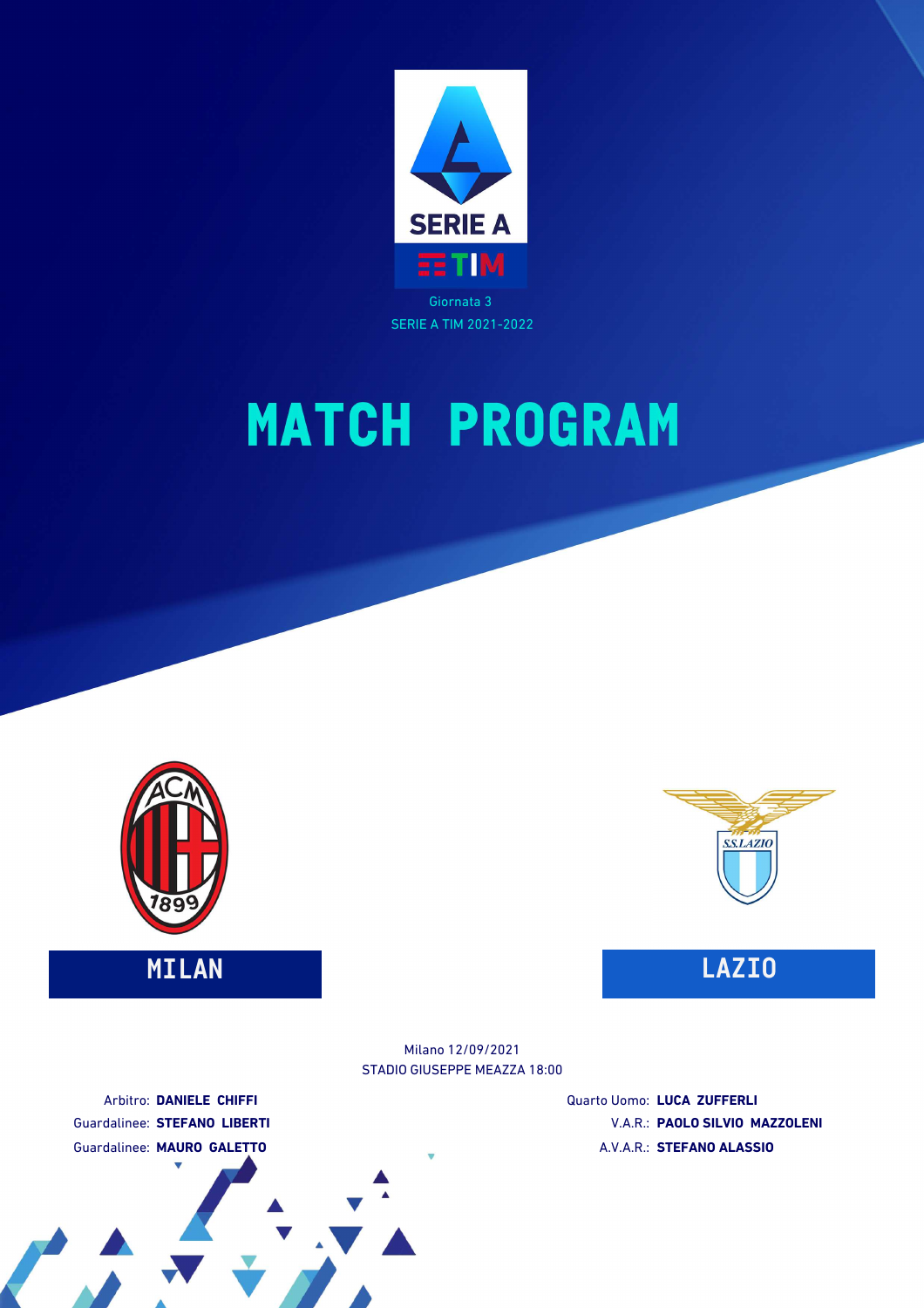

### SERIE A TIM 2021-2022

## **MATCH PROGRAM**

Milano 12/09/2021 STADIO GIUSEPPE MEAZZA - 18:00



### **RISULTATI STAGIONALI**

| <b>TOTALI</b>         | <b>PTG</b>       | G              | v              | N            | P            | <b>GF</b> | <b>GS</b>      | DIFF.RETI               |
|-----------------------|------------------|----------------|----------------|--------------|--------------|-----------|----------------|-------------------------|
| <b>MILAN</b>          | $\boldsymbol{6}$ | $\overline{2}$ | $\overline{2}$ | $\bf{0}$     | $\mathbf{0}$ | 5         | 1              | $+4$                    |
| <b>LAZIO</b>          | $\boldsymbol{6}$ | $\overline{2}$ | $\overline{2}$ | $\bf{0}$     | $\mathbf{0}$ | 9         | $\overline{2}$ | $+7$                    |
| <b>CASA/TRASFERTA</b> | <b>PTG</b>       | G              | v              | N            | Þ            | GF        | <b>GS</b>      | <b>MEDIA GOAL</b>       |
| <b>MILAN</b>          | $\mathbf{3}$     | 1              | 4              | $\mathbf{0}$ | $\mathbf{0}$ | 4         | 1              | 4                       |
| <b>LAZIO</b>          | $\overline{3}$   |                |                | $\bf{0}$     | $\mathbf{0}$ | 3         |                | $\overline{\mathbf{3}}$ |

### **ULTIMI PRECEDENTI**

| 2020-21 33^ G | <b>LAZIO</b>                                                               | <b>MILAN</b>                                                          |         |
|---------------|----------------------------------------------------------------------------|-----------------------------------------------------------------------|---------|
| 26/04/2021    | 2'(1°T) J. CORREA, 6'(2°T) J. CORREA, 42'(2°T) C. IMMOBILE                 |                                                                       | $3-0$   |
| 2020-21 14^ G | <b>MILAN</b>                                                               | <b>LAZIO</b>                                                          |         |
| 23/12/2020    | 10'(1°T) A. REBIC, 17'(1°T) H. CALHANOGLU, 47'(2°T) T.<br><b>HERNANDEZ</b> | 28'(1°T) LUIS ALBERTO, 14'(2°T) C. IMMOBILE                           | $3 - 2$ |
| 2019-20 30^ G | <b>LAZIO</b>                                                               | <b>MILAN</b>                                                          |         |
| 04/07/2020    |                                                                            | 23'(1°T) H. CALHANOGLU, 34'(1°T) Z. IBRAHIMOVIC, 14'(2°T)<br>A. REBIC | $0 - 3$ |
| 2019-20 11^ G | <b>MILAN</b>                                                               | <b>LAZIO</b>                                                          |         |
| 03/11/2019    | 28'(1°T)[A] BASTOS                                                         | 25'(1°T) C. IMMOBILE, 38'(2°T) J. CORREA                              | $1 - 2$ |
| 2018-19 32^ G | <b>MILAN</b>                                                               | <b>LAZIO</b>                                                          |         |
| 13/04/2019    | 34'(2°T) F. KESSIE                                                         |                                                                       | $1 - 0$ |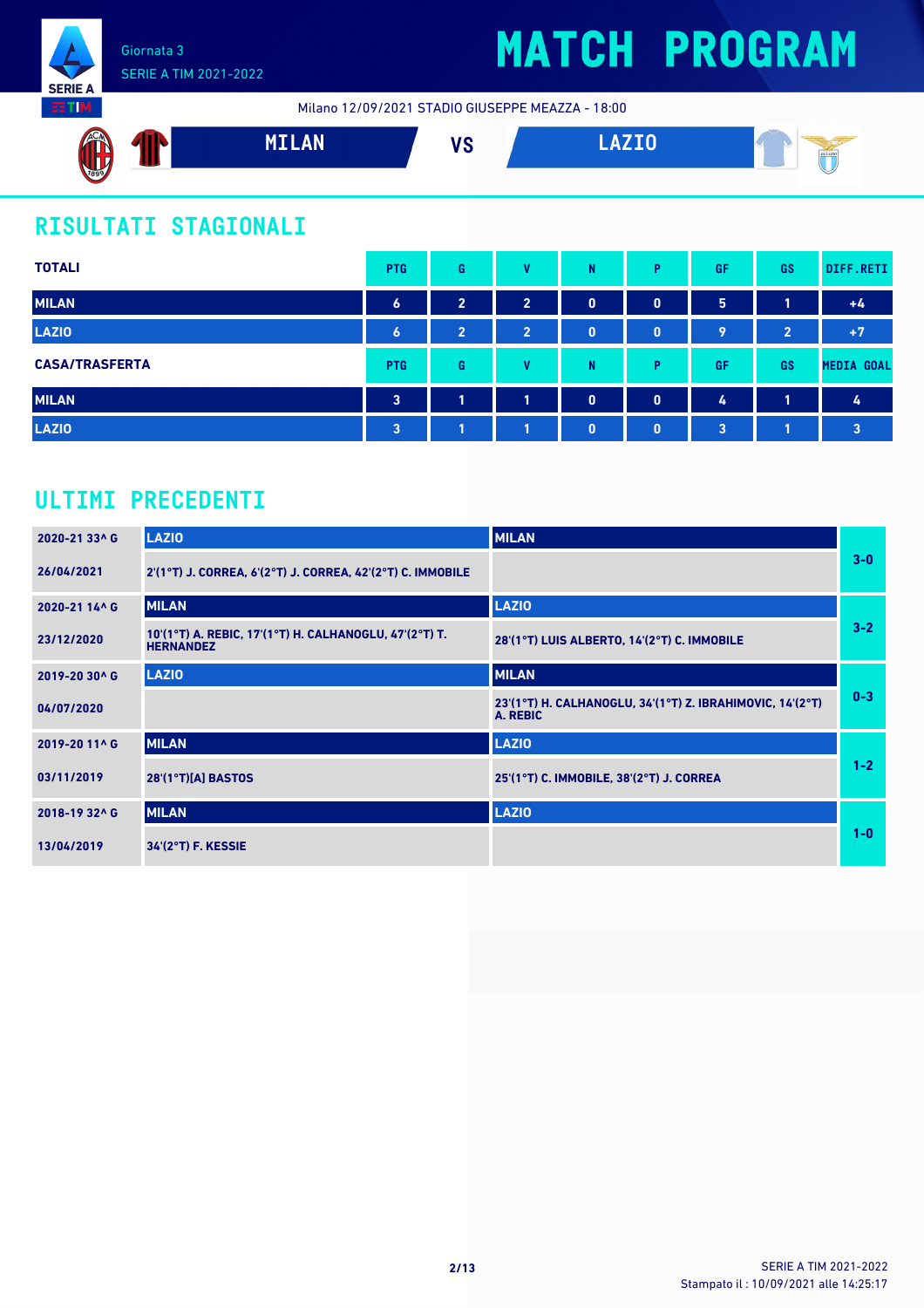

## **MATCH PROGRAM**

Milano 12/09/2021 STADIO GIUSEPPE MEAZZA - 18:00



### **ROSA DELLE SQUADRE**

| <b>MILAN</b>             |                               | PRES. A              | GOL A           | GOL 2021-22    | PRES. 2021-22  | MIN. 2021-22   |
|--------------------------|-------------------------------|----------------------|-----------------|----------------|----------------|----------------|
| <b>PORTIERI</b>          |                               |                      |                 |                |                |                |
|                          | 1 CIPRIAN TATARUSANU          | 82                   | 104             | $\mathbf 0$    | $\mathbf 0$    | $\mathbf{0}$   |
| <b>16 MIKE MAIGNAN</b>   |                               | $\overline{2}$       | $\mathbf{1}$    | $\mathbf{1}$   | $\overline{2}$ | 189            |
|                          | 77 ALESSANDRO PLIZZARI        | $\pmb{0}$            | $\pmb{0}$       | $\bf{0}$       | $\mathbf{0}$   | $\mathbf 0$    |
| 90                       | <b>SEBASTIANO DESPLANCHES</b> | $\mathbf{0}$         | $\bf{0}$        | 0              | $\mathbf{0}$   | $\mathbf{0}$   |
|                          | 96 ANDREAS JUNGDAL            | $\mathbf{0}$         | $\mathbf{0}$    | $\pmb{0}$      | $\mathbf{0}$   | $\mathbf 0$    |
| 99 FOTIOS PSEFTIS        |                               | $\bf{0}$             | $\bf{0}$        | 0              | 0              | $\pmb{0}$      |
| <b>DIFENSORI</b>         |                               |                      |                 |                |                |                |
|                          | 2 DAVIDE CALABRIA             | 125                  | 5               | $\mathbf 0$    | $\overline{2}$ | 183            |
|                          | 5 FODE' BALLO-TOURE'          | $\pmb{0}$            | $\mathbf{0}$    | $\pmb{0}$      | $\pmb{0}$      | $\pmb{0}$      |
|                          | 13 ALESSIO ROMAGNOLI          | 222                  | 10              | $\bf{0}$       | $\mathbf{1}$   | 6              |
| <b>14 ANDREA CONTI</b>   |                               | 98                   | 10              | $\mathbf 0$    | $\mathbf{0}$   | $\pmb{0}$      |
| 19                       | <b>THEO HERNANDEZ</b>         | 68                   | 13              | $\bf{0}$       | $\overline{2}$ | 189            |
| 20                       | <b>PIERRE KALULU</b>          | 13                   | $\mathbf{1}$    | 0              | $\mathbf{0}$   | $\mathbf{0}$   |
| 23                       | <b>FIKAYO TOMORI</b>          | 19                   | $\mathbf{1}$    | $\pmb{0}$      | $\overline{2}$ | 189            |
| 24 SIMON KJAER           |                               | 134                  | 5               | $\mathbf 0$    | $\overline{2}$ | 189            |
|                          | 25 ALESSANDRO FLORENZI        | 228                  | 25              | 0              | $\overline{2}$ | 37             |
| 46                       | <b>MATTEO GABBIA</b>          | 17                   | $\pmb{0}$       | $\bf{0}$       | $\mathbf{0}$   | $\mathbf 0$    |
| 88                       | <b>MILOS KERKEZ</b>           | $\pmb{0}$            | $\bf{0}$        | 0              | $\pmb{0}$      | $\pmb{0}$      |
| 91 LUCA STANGA           |                               | $\bf{0}$             | $\bf{0}$        | 0              | 0              | $\pmb{0}$      |
| <b>CENTROCAMPISTI</b>    |                               |                      |                 |                |                |                |
|                          | 4 ISMAEL BENNACER             | 91                   | $\mathbf{1}$    | $\mathbf 0$    | $\overline{2}$ | 49             |
|                          | 7 SAMUEL CASTILLEJO           | 82                   | $7\phantom{.0}$ | 0              | $\mathbf{1}$   | $\mathbf{0}$   |
|                          | 8 SANDRO TONALI               | 62                   | $\overline{2}$  | $\mathbf{1}$   | $\overline{2}$ | 166            |
| <b>10 BRAHIM DIAZ</b>    |                               | 29                   | 5               | 1              | $\overline{2}$ | 158            |
| <b>33 RADE KRUNIC</b>    |                               | 122                  | 9               | $\bf{0}$       | $\overline{2}$ | 189            |
| 41                       | <b>TIEMOUE' BAKAYOKO</b>      | 63                   | 3               | $\bf{0}$       | $\mathbf{0}$   | $\mathbf{0}$   |
| 56                       | <b>ALEXIS SAELEMAEKERS</b>    | 47                   | 3               | $\mathbf{0}$   | $\overline{2}$ | 153            |
| <b>62 ENRICO DI GESU</b> |                               | $\mathbf{0}$         | $\bf{0}$        | $\bf{0}$       | $\mathbf{0}$   | $\bf{0}$       |
| 70                       | <b>ANDREA CAPONE</b>          | $\mathbf{0}$         | 0               | $\mathbf{0}$   | $\bf{0}$       | 0              |
| 79                       | <b>FRANK KESSIE</b>           | 173                  | 35              | 0              | $\pmb{0}$      | $\pmb{0}$      |
|                          | <b>80 GIOVANNI ROBOTTI</b>    | 0                    | 0               | 0              | $\bf{0}$       | 0              |
| <b>ATTACCANTI</b>        |                               |                      |                 |                |                |                |
| <b>9</b> OLIVIER GIROUD  |                               | $\overline{2}$       | $\overline{2}$  | $\overline{2}$ | $\overline{2}$ | 190            |
|                          | 11 ZLATAN IBRAHIMOVIC         | 256                  | 147             | 0              | $\pmb{0}$      | $\bf{0}$       |
| 12 ANTE REBIC            |                               | 73                   | 24              | 0              | $\overline{2}$ | 49             |
| 17 RAFAEL LEAO           |                               | 63                   | 13              | 1              | $\overline{2}$ | 141            |
| 27 DANIEL MALDINI        |                               | 8                    | 0               | 0              | 1              | $\overline{7}$ |
| <b>30 JUNIOR MESSIAS</b> |                               | 36                   | 9               | 0              | $\pmb{0}$      | $\pmb{0}$      |
|                          | <b>64 PIETRO PELLEGRI</b>     | 9                    | 3               | 0              | 0              | 0              |
| 93 EMIL ROBACK           |                               | $\pmb{0}$            | $\pmb{0}$       | 0              | 0              | $\pmb{0}$      |
| <b>STAFF TECNICO</b>     |                               |                      |                 |                |                |                |
| <b>Allenatore</b>        |                               | <b>STEFANO PIOLI</b> |                 |                |                |                |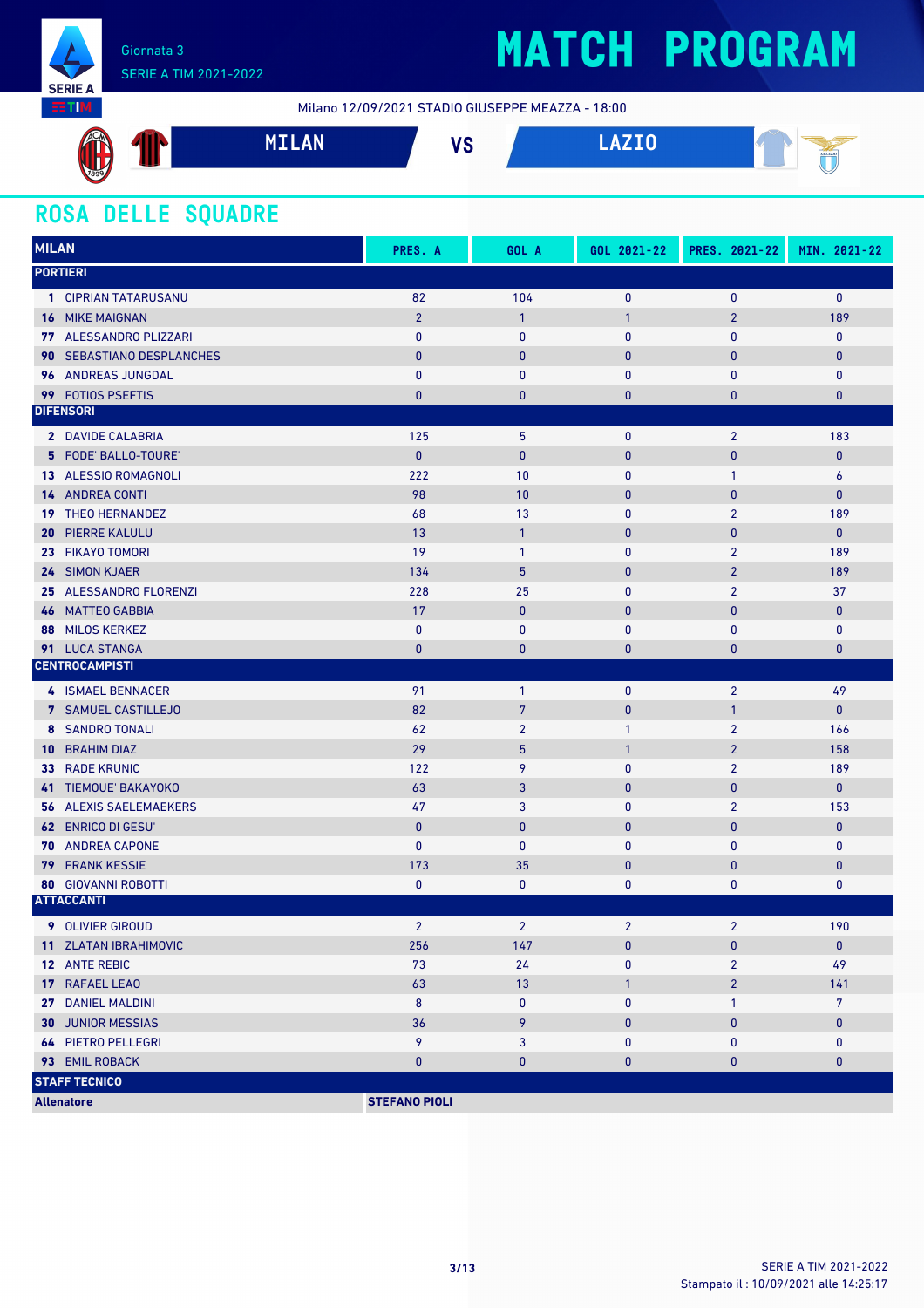

Milano 12/09/2021 STADIO GIUSEPPE MEAZZA - 18:00

| ACM<br>M<br>ш    | Ш | MILAN | 110<br>œ | $\mathbf{A} = \mathbf{A} + \mathbf{A}$ |  |
|------------------|---|-------|----------|----------------------------------------|--|
| $\frac{1}{1899}$ |   |       |          |                                        |  |

| <b>LAZIO</b>                               | PRES. A               | GOL A          | GOL 2021-22    | PRES. 2021-22  | MIN. 2021-22 |
|--------------------------------------------|-----------------------|----------------|----------------|----------------|--------------|
| <b>PORTIERI</b>                            |                       |                |                |                |              |
| 1 THOMAS STRAKOSHA                         | 141                   | 170            | $\mathbf{0}$   | $\mathbf{0}$   | $\mathbf{0}$ |
| 25 PEPE REINA                              | 177                   | 174            | $\overline{2}$ | $\overline{2}$ | 187          |
| <b>31 MARIUS ADAMONIS</b>                  | $\mathbf{0}$          | $\mathbf{0}$   | $\mathbf{0}$   | 0              | 0            |
| <b>DIFENSORI</b>                           |                       |                |                |                |              |
| 3 LUIZ FELIPE                              | 76                    | $\overline{2}$ | $\mathbf 0$    | $\mathbf{1}$   | 94           |
| 4 GIL PATRIC                               | 101                   | $\mathbf{0}$   | $\mathbf{0}$   | $\mathbf{1}$   | 93           |
| 19 DENIS VAVRO                             | 12                    | $\mathbf{0}$   | $\mathbf{0}$   | $\mathbf{0}$   | 0            |
| 23 ELSEID HYSAJ                            | 216                   | $\overline{2}$ | $\mathbf{1}$   | $\overline{2}$ | 187          |
| 26 STEFAN RADU                             | 338                   | 5              | $\mathbf{0}$   | $\mathbf{0}$   | $\mathbf{0}$ |
| 33 FRANCESCO ACERBI                        | 294                   | 17             | $\mathbf{0}$   | $\overline{2}$ | 187          |
| <b>77 ADAM MARUSIC</b>                     | 110                   | 8              | $\mathbf 0$    | $\mathbf{1}$   | 68           |
| <b>CENTROCAMPISTI</b>                      |                       |                |                |                |              |
| 5 GONZALO ESCALANTE                        | 25                    | $\mathbf{0}$   | $\mathbf{0}$   | $\mathbf{1}$   | 12           |
| <b>6 LUCAS LEIVA</b>                       | 122                   | $\overline{2}$ | $\mathbf{0}$   | $\overline{2}$ | 175          |
| 8 JEAN-DANIEL AKPA AKPRO                   | 33                    | $\mathbf{0}$   | $\mathbf{0}$   | $\mathbf{1}$   | 45           |
| 18 LUKA ROMERO                             | $\overline{1}$        | $\mathbf{0}$   | $\mathbf{0}$   | $\mathbf{1}$   | 9            |
| <b>20 MATTIA ZACCAGNI</b>                  | 81                    | 9              | $\overline{2}$ | $\overline{2}$ | 197          |
| SERGEJ MILINKOVIC-SAVIC<br>21 <sup>1</sup> | 196                   | 38             | $\overline{1}$ | $\overline{2}$ | 144          |
| 27 RAUL MORO                               | 4                     | $\mathbf{0}$   | $\mathbf{0}$   | $\overline{2}$ | 53           |
| <b>ANDRE' ANDERSON</b><br>28               | $7\phantom{.}$        | $\mathbf{0}$   | $\mathbf{0}$   | $\mathbf{1}$   | 24           |
| <b>MANUEL LAZZARI</b><br>29                | 135                   | 5              | $\mathbf{1}$   | $\overline{2}$ | 119          |
| <b>32 DANILO CATALDI</b>                   | 142                   | 6              | $\mathbf{0}$   | $\mathbf{1}$   | 19           |
| <b>88 TOMA BASIC</b>                       | $\mathbf{0}$          | $\mathbf{0}$   | $\mathbf{0}$   | $\pmb{0}$      | 0            |
| <b>ATTACCANTI</b>                          |                       |                |                |                |              |
| 7 FELIPE ANDERSON                          | 139                   | 26             | $\mathbf{1}$   | $\overline{2}$ | 178          |
| <b>PEDRO</b><br>9                          | 29                    | 5              | $\mathbf{0}$   | $\overline{2}$ | 134          |
| <b>LUIS ALBERTO</b><br>10                  | 142                   | 32             | $\mathbf{1}$   | $\overline{2}$ | 142          |
| 17 CIRO IMMOBILE                           | 262                   | 159            | 4              | $\overline{2}$ | 166          |
| 94 VEDAT MURIQI                            | 29                    | $\mathbf{1}$   | $\mathbf{0}$   | $\overline{2}$ | 21           |
| <b>STAFF TECNICO</b>                       |                       |                |                |                |              |
| <b>Allenatore</b>                          | <b>MAURIZIO SARRI</b> |                |                |                |              |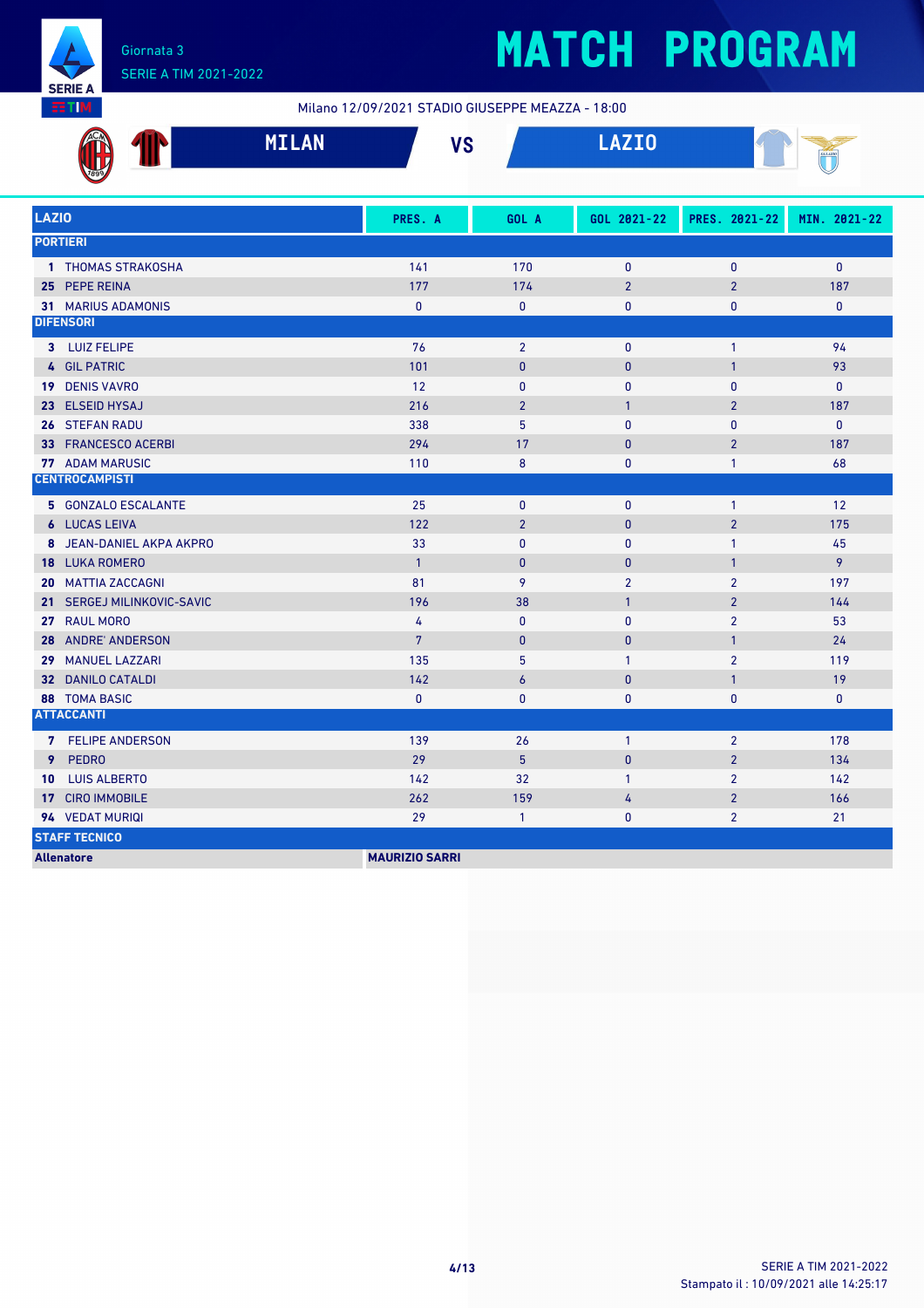

Milano 12/09/2021 STADIO GIUSEPPE MEAZZA - 18:00



### **RENDIMENTO RECENTE**

| <b>MILAN</b>       |                                                                                 |                      |         |
|--------------------|---------------------------------------------------------------------------------|----------------------|---------|
| <b>2^ GIORNATA</b> | <b>MILAN</b>                                                                    | <b>CAGLIARI</b>      |         |
| 29/08/2021         | 12'(1°T) S. TONALI, 17'(1°T) R. LEAO, 24'(1°T) O. GIROUD,<br>43'(1°T) O. GIROUD | $15'(1°T)$ A. DEIOLA | 4-1     |
| <b>1^ GIORNATA</b> | <b>SAMPDORIA</b>                                                                | <b>IMILAN</b>        | $0 - 1$ |
| 23/08/2021         |                                                                                 | $9'(1°T)$ B. DIAZ    |         |

| LAZIO              |                                                                                                                                          |                                                                                  |         |
|--------------------|------------------------------------------------------------------------------------------------------------------------------------------|----------------------------------------------------------------------------------|---------|
| <b>2^ GIORNATA</b> | <b>LAZIO</b>                                                                                                                             | <b>SPEZIA</b>                                                                    |         |
| 28/08/2021         | 5'(1°T) C. IMMOBILE, 15'(1°T) C. IMMOBILE, 47'(1°T) C.<br>IMMOBILE, 2'(2°T) FELIPE ANDERSON, 25'(2°T) E. HYSAJ.<br>40'(2°T) LUIS ALBERTO | $4'(1°T)$ D. VERDE                                                               | $6 - 1$ |
| <b>1^ GIORNATA</b> | <b>EMPOLI</b>                                                                                                                            | <b>LAZIO</b>                                                                     |         |
| 21/08/2021         | $4'(1°T)$ F. BANDINELLI                                                                                                                  | 6'(1°T) S. MILINKOVIC-SAVIC. 31'(1°T) M. LAZZARI. 41'(1°T) C.<br><b>IMMOBILE</b> | $1 - 3$ |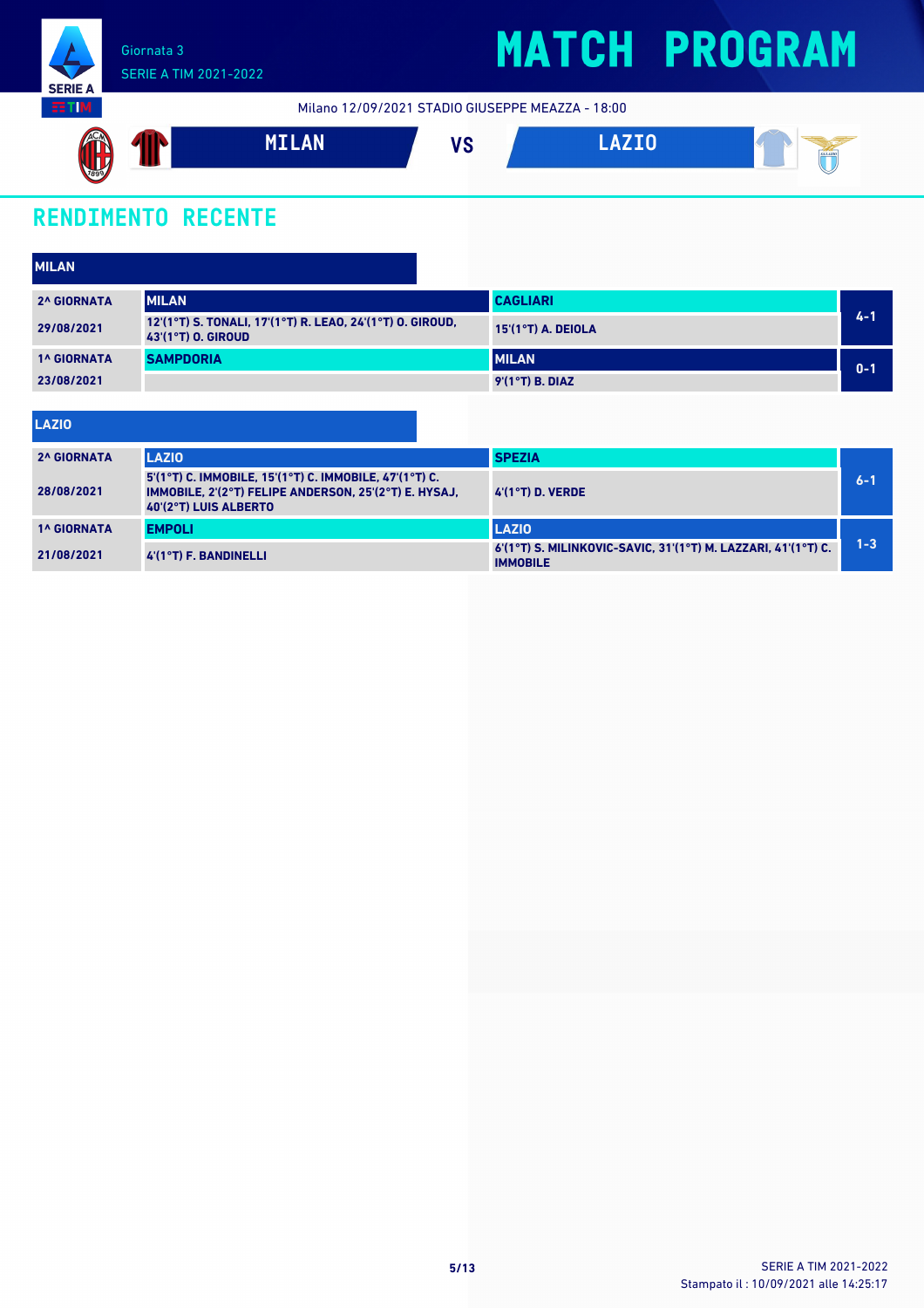

## **MATCH PROGRAM**

Milano 12/09/2021 STADIO GIUSEPPE MEAZZA - 18:00

| ACM  | <b>MTI AN</b>                         | <b>110</b> | マテヘ   | $\sim$ |
|------|---------------------------------------|------------|-------|--------|
| w    | $\mathbf{H}$ . The state $\mathbf{H}$ | ט ו        | _____ | SLL    |
| 7899 |                                       |            |       |        |

| CONFRONTO SQUADRE [Valori medi] | <b>MILAN</b>   | <b>LAZIO</b> |
|---------------------------------|----------------|--------------|
| <b>Goal Fatti</b>               | 2.5            | 4.5          |
| <b>Goal Subiti</b>              | 0.5            | 1            |
| Tiri totali                     | $13.5$         | 13           |
| Tiri in porta                   | 4.5            | 7.5          |
| Assist                          | $\mathbf{1}$   | 4            |
| Azioni di attacco               | 34             | 33           |
| Passaggi riusciti               | 397            | 561.5        |
| Passaggi riusciti %             | 86%            | 89%          |
| <b>Falli Fatti</b>              | 13             | 11           |
| <b>Dribbling</b>                | $\overline{7}$ | 8.5          |
| <b>Baricentro</b>               | 53.82m         | 51.59m       |
| Passaggi Chiave                 | 2.5            | 1.5          |
| Fuorigioco                      | $\overline{2}$ | 0.5          |
| Corner                          | 5.5            | 3.5          |
| <b>Cross Riusciti</b>           | 2.5            | 2.5          |
| Poss. propria meta              | 07'50          | 10'22        |
| Poss. meta avvers               | 06'04          | 07'04        |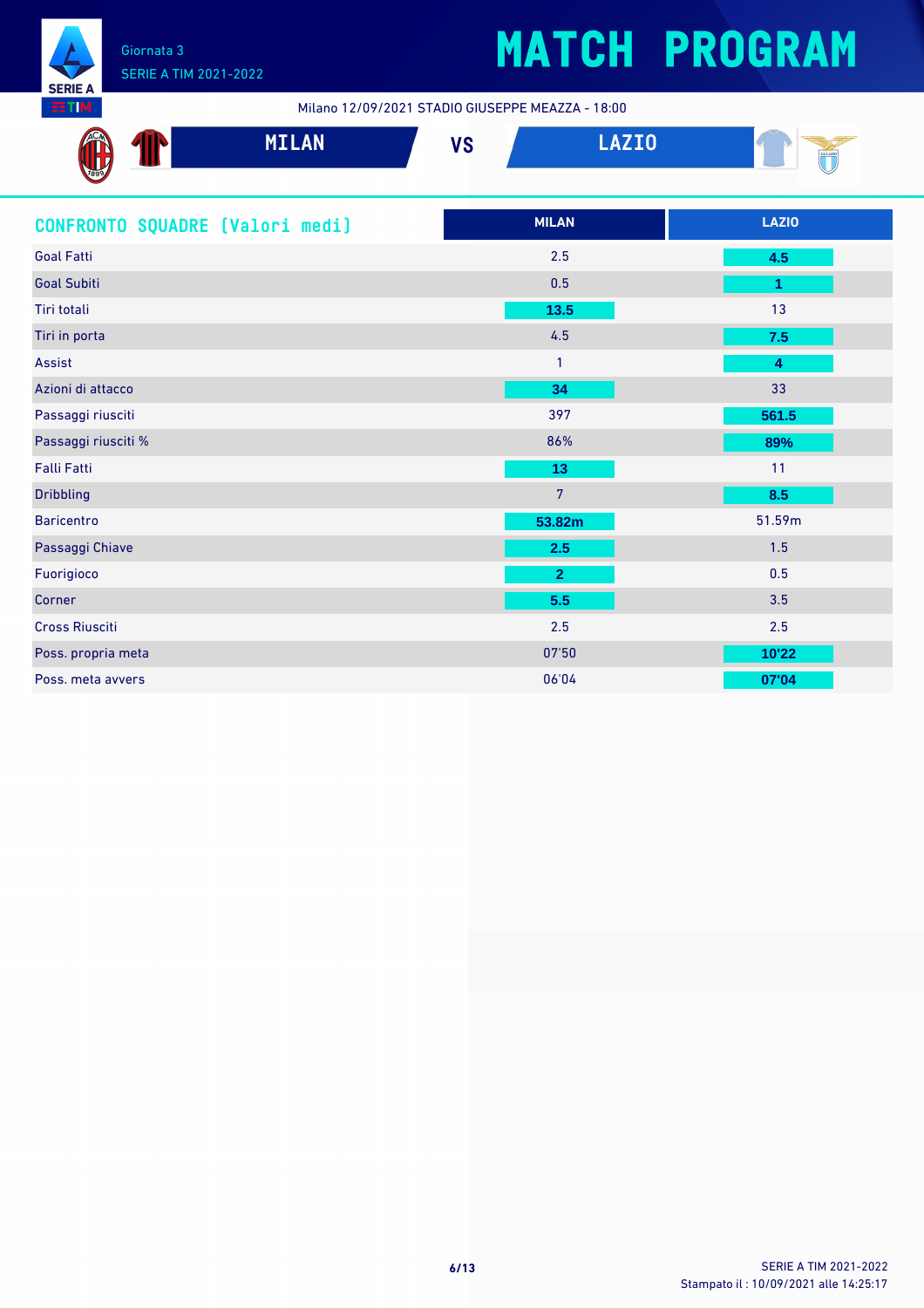

# **MATCH PROGRAM**

Milano 12/09/2021 STADIO GIUSEPPE MEAZZA - 18:00



#### **RENDIMENTO ATLETICO \***

| <b>MILAN</b>              | Pres. (Min.) | Media (km) | <b>Media</b><br><b>Sprint (Km)</b> | <b>LAZIO</b>             | Pres. (Min.) | Media (km) | <b>Media</b><br>Sprint (Km) |
|---------------------------|--------------|------------|------------------------------------|--------------------------|--------------|------------|-----------------------------|
| 33 R. KRUNIC              | 2(189)       | 11.599     | 0.998                              | 4 G. PATRIC              | 1(93)        | 10.955     | 0.833                       |
| 8 S. TONALI               | 2(166)       | 10.161     | 0.781                              | <b>3 LUIZ FELIPE</b>     | 1(94)        | 10.949     | 0.826                       |
| 2 D. CALABRIA             | 2(183)       | 9.975      | 0.745                              | 6 L. LEIVA               | 2(175)       | 10.868     | 0.79                        |
| 9 O. GIROUD               | 2(190)       | 9.792      | 1.031                              | <b>7 FELIPE ANDERSON</b> | 2(178)       | 10.737     | 1.293                       |
| 24 S. KJAER               | 2(189)       | 9.523      | 0.382                              | 33 F. ACERBI             | 2(187)       | 10.579     | 0.774                       |
| <b>19 T. HERNANDEZ</b>    | 2(189)       | 9.516      | 1.039                              | 23 E. HYSAJ              | 2(187)       | 10.437     | 1.054                       |
| <b>10 B. DIAZ</b>         | 2(158)       | 9.26       | 0.888                              | 17 C. IMMOBILE           | 2(166)       | 9.973      | 1.346                       |
| 23 F. TOMORI              | 2(189)       | 9.135      | 0.355                              | <b>10 LUIS ALBERTO</b>   | 2(142)       | 9.458      | 0.802                       |
| <b>56 A. SAELEMAEKERS</b> | 2(153)       | 8.834      | 1.057                              | 29 M. LAZZARI            | 2(119)       | 9.226      | 1.237                       |
| <b>17 R. LEAO</b>         | 2(141)       | 7.708      | 0.871                              | 21 S. MILINKOVIC-SAVIC   | 2(144)       | 9.194      | 0.82                        |
| 4 I. BENNACER             | 2(49)        | 2.956      | 0.245                              | 9 PEDRO                  | 2(134)       | 8.066      | 0.89                        |
| 12 A. REBIC               | 2(49)        | 2.779      | 0.344                              | 77 A. MARUSIC            | 1(68)        | 7.753      | 0.781                       |
| 25 A. FLORENZI            | 2(37)        | 2.311      | 0.263                              | <b>8 J. AKPA AKPRO</b>   | 1(45)        | 6.068      | 0.599                       |
| 27 D. MALDINI             | 1(7)         | 0.979      | 0.073                              | <b>27 R. MORO</b>        | 2(53')       | 3.679      | 0.472                       |
| <b>13 A. ROMAGNOLI</b>    | 1(6')        | 0.762      | 0.092                              | 28 A. ANDERSON           | 1(24)        | 3.511      | 0.332                       |
|                           |              |            |                                    | 32 D. CATALDI            | 1(19)        | 2.866      | 0.371                       |
|                           |              |            |                                    | <b>5</b> G. ESCALANTE    | 1(12')       | 1.773      | 0.152                       |
|                           |              |            |                                    | 94 V. MURIQI             | 2(21')       | 1.556      | 0.176                       |
|                           |              |            |                                    | <b>18 L. ROMERO</b>      | 1(9')        | 1.425      | 0.239                       |

\* Le informazioni riportate sul Rendimento Atletico sono da intendersi riferite al periodo di permanenza nella squadra corrente.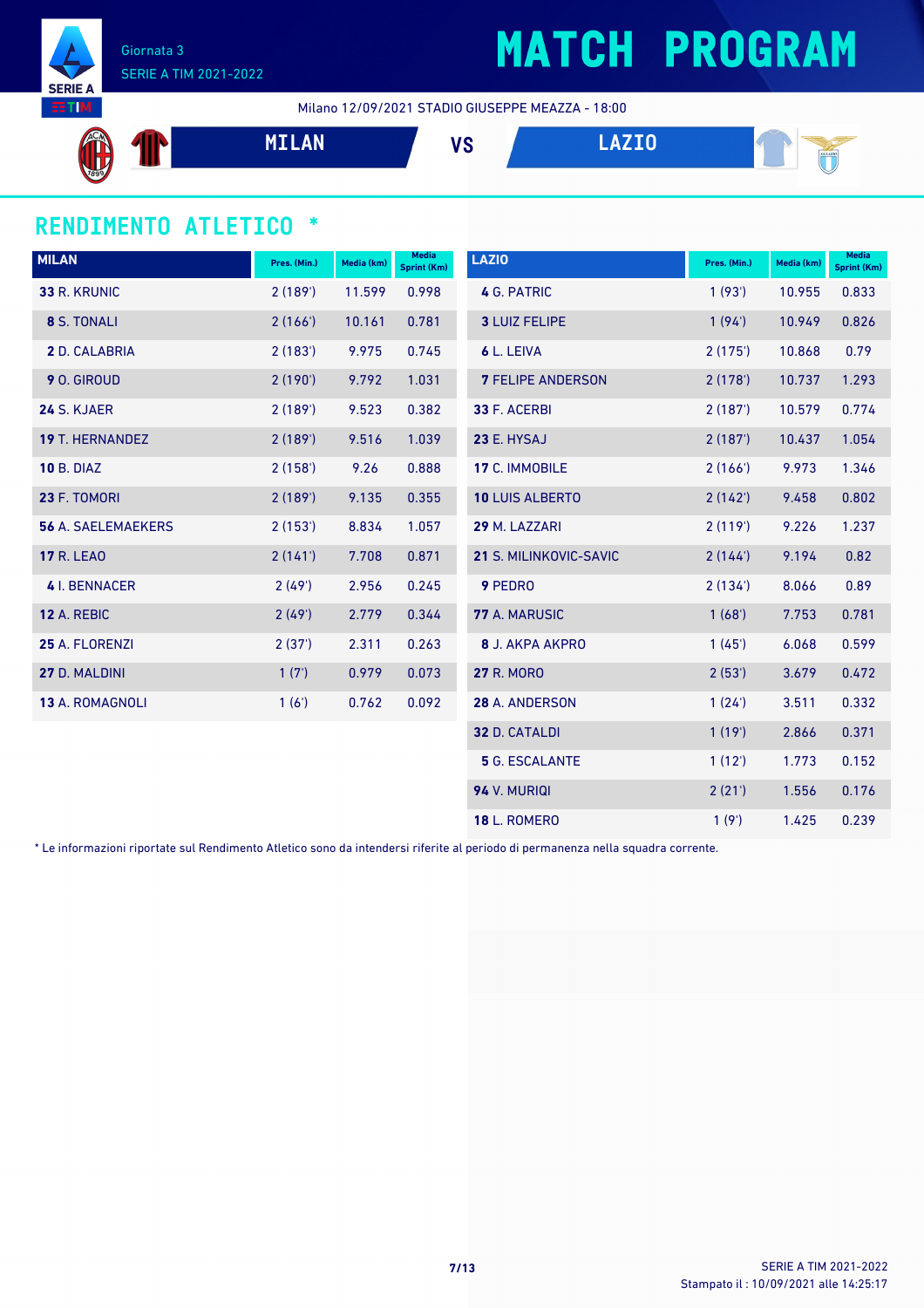Giornata 3 SERIE A TIM 2021-2022

**SERIE A** EETIM.

Milano 12/09/2021 STADIO GIUSEPPE MEAZZA - 18:00



### **GLI INCONTRI DELLA 3 ^ GIORNATA**

|                    | EMPOLI vs VENEZIA       | 11/09/2021 15:00 |
|--------------------|-------------------------|------------------|
|                    | NAPOLI vs JUVENTUS      | 11/09/2021 18:00 |
|                    | ATALANTA vs FIORENTINA  | 11/09/2021 20:45 |
| SAMPDORIA VS INTER |                         | 12/09/2021 12:30 |
| CAGLIARI VS GENOA  |                         | 12/09/2021 15:00 |
|                    | SPEZIA vs UDINESE       | 12/09/2021 15:00 |
|                    | TORINO vs SALERNITANA   | 12/09/2021 15:00 |
| MILAN vs LAZIO     |                         | 12/09/2021 18:00 |
|                    | ROMA vs SASSUOLO        | 12/09/2021 20:45 |
| <b>BOLOGNA</b>     | <b>vs</b> HELLAS VERONA | 13/09/2021 20:45 |
|                    |                         |                  |

#### **CLASSIFICA SERIE A TIM**

|                      | PTG              | G              | $\mathbf{V}$   | N            | P              | <b>GF</b>       | GS               | DIFF.RETI |
|----------------------|------------------|----------------|----------------|--------------|----------------|-----------------|------------------|-----------|
| LAZIO                | $\boldsymbol{6}$ | $\overline{2}$ | $\overline{2}$ | $\pmb{0}$    | $\mathbf{0}$   | 9               | $\overline{2}$   | $+7$      |
| <b>ROMA</b>          | $\overline{6}$   | $\overline{2}$ | $\overline{2}$ | $\mathbf{0}$ | $\mathbf{0}$   | $7\overline{ }$ | $\mathbf{1}$     | $+6$      |
| <b>INTER</b>         | $\boldsymbol{6}$ | $\overline{2}$ | $\overline{2}$ | $\pmb{0}$    | $\pmb{0}$      | $\overline{7}$  | $\mathbf{1}$     | $+6$      |
| <b>MILAN</b>         | $\boldsymbol{6}$ | $\overline{2}$ | $\overline{2}$ | $\pmb{0}$    | $\pmb{0}$      | 5               | $\mathbf{1}$     | $+4$      |
| <b>NAPOLI</b>        | 6                | $\overline{2}$ | $\overline{2}$ | 0            | $\mathbf 0$    | 4               | 1                | $+3$      |
| <b>UDINESE</b>       | 4                | $\overline{2}$ | $\mathbf{1}$   | $\mathbf{1}$ | $\pmb{0}$      | $5\phantom{.0}$ | $\overline{2}$   | $+3$      |
| <b>BOLOGNA</b>       | 4                | $\overline{2}$ | $\mathbf{1}$   | $\mathbf{1}$ | $\pmb{0}$      | 3               | $\overline{2}$   | $+1$      |
| <b>SASSUOLO</b>      | 4                | $\overline{2}$ | $\mathbf{1}$   | 1            | $\pmb{0}$      | 3               | $\overline{2}$   | $+1$      |
| <b>ATALANTA</b>      | 4                | $\overline{2}$ | $\mathbf{1}$   | 1            | $\mathbf{0}$   | $\overline{2}$  | $\mathbf{1}$     | $+1$      |
| <b>FIORENTINA</b>    | $\overline{3}$   | $\overline{2}$ | $\mathbf{1}$   | $\pmb{0}$    | $\overline{1}$ | 3               | $\overline{4}$   | $-1$      |
| <b>EMPOLI</b>        | $\overline{3}$   | $\overline{2}$ | $\mathbf{1}$   | $\pmb{0}$    | $\mathbf{1}$   | $\overline{2}$  | $\overline{3}$   | $-1$      |
| <b>JUVENTUS</b>      | $\mathbf{1}$     | $\overline{2}$ | $\pmb{0}$      | $\mathbf{1}$ | $\overline{1}$ | $\overline{2}$  | $\mathbf{3}$     | $-1$      |
| <b>SAMPDORIA</b>     | $\overline{1}$   | $\overline{2}$ | $\pmb{0}$      | $\mathbf{1}$ | $\mathbf{1}$   | 0               | $\mathbf{1}$     | $-1$      |
| <b>CAGLIARI</b>      | $\mathbf{1}$     | $\overline{2}$ | $\mathbf{0}$   | 1            | $\mathbf{1}$   | 3               | $\boldsymbol{6}$ | $-3$      |
| <b>SPEZIA</b>        | $\overline{1}$   | $\overline{2}$ | $\pmb{0}$      | $\mathbf{1}$ | $\mathbf{1}$   | 3               | $\bf 8$          | $-5$      |
| <b>TORINO</b>        | $\mathbf{0}$     | $\overline{2}$ | $\pmb{0}$      | 0            | $\overline{2}$ | $\overline{2}$  | 4                | $-2$      |
| <b>HELLAS VERONA</b> | $\pmb{0}$        | $\overline{2}$ | $\pmb{0}$      | $\pmb{0}$    | $\overline{2}$ | 3               | 6                | $-3$      |
| <b>SALERNITANA</b>   | $\pmb{0}$        | $\overline{2}$ | $\pmb{0}$      | 0            | $\overline{2}$ | $\overline{2}$  | $\overline{7}$   | $-5$      |
| <b>GENOA</b>         | $\pmb{0}$        | $\overline{2}$ | $\mathbf{0}$   | 0            | $\overline{2}$ | 1               | 6                | $-5$      |
| <b>VENEZIA</b>       | $\pmb{0}$        | $\overline{2}$ | $\pmb{0}$      | 0            | $\overline{2}$ | $\overline{0}$  | $\overline{5}$   | $-5$      |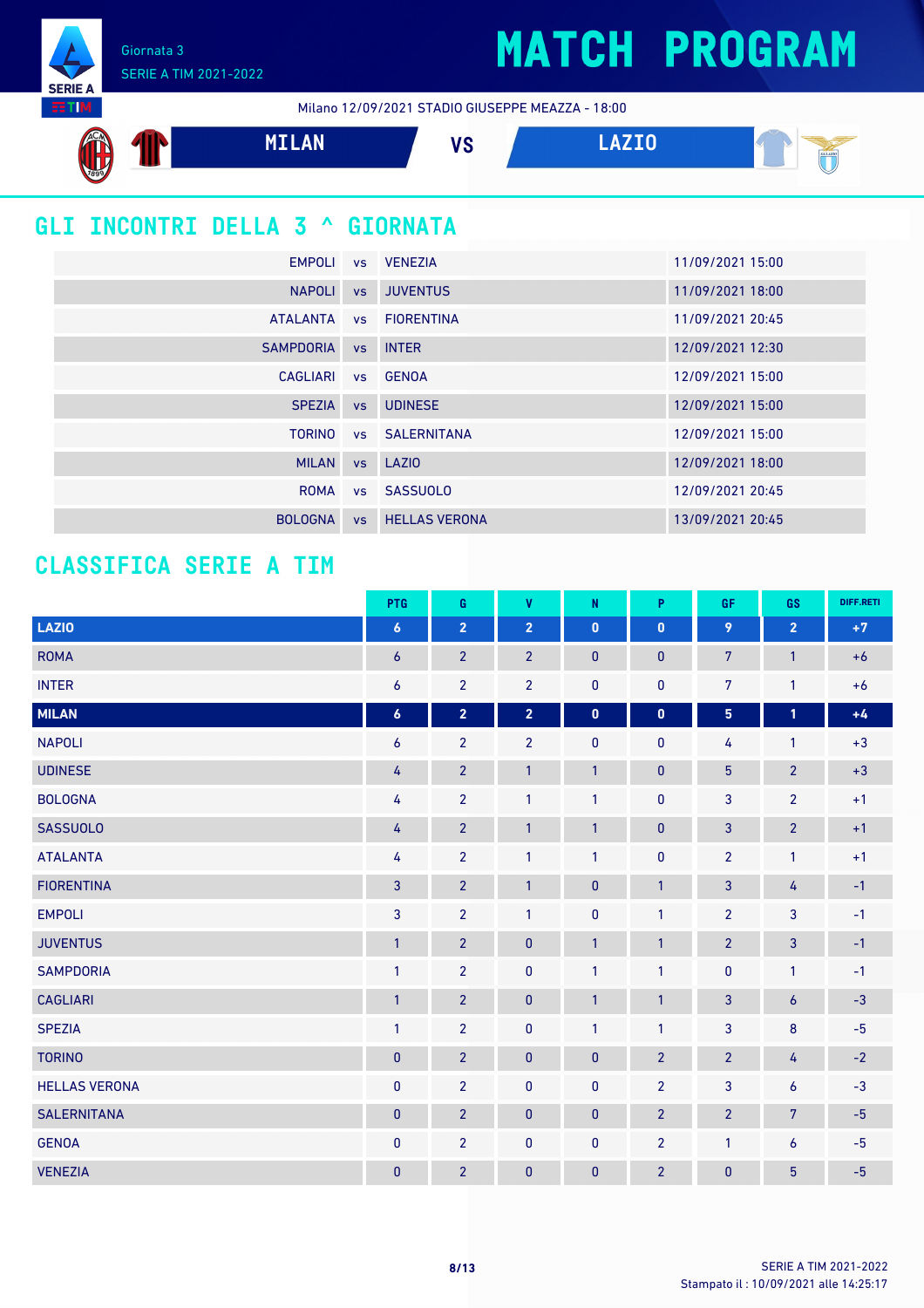

### SERIE A TIM 2021-2022

### **MATCH PROGRAM**

Milano 12/09/2021 STADIO GIUSEPPE MEAZZA - 18:00



### **CLASSIFICA GIOCATORI**

| <b>RANKING MARCATORI</b> |                      |            | Gol(Rigore) |  |
|--------------------------|----------------------|------------|-------------|--|
| 1                        | <b>C. IMMOBILE</b>   | <b>LAZ</b> | 4(1)        |  |
| $\mathcal{P}$            | J. VERETOUT          | <b>ROM</b> | 3(0)        |  |
| 3                        | <b>J. CORREA</b>     | <b>INT</b> | 2(0)        |  |
| 3                        | L. DE SILVESTRI      | <b>BOL</b> | 2(0)        |  |
| 3                        | <b>G. DEULOFEU</b>   | UDI        | 2(0)        |  |
| 3                        | <b>O. GIROUD</b>     | <b>MIL</b> | 2(1)        |  |
| 3                        | JOAO PEDRO           | CAG        | 2(1)        |  |
| 3                        | <b>L. PELLEGRINI</b> | <b>ROM</b> | 2(0)        |  |
| 3                        | <b>M. ZACCAGNI</b>   | <b>LAZ</b> | 2(1)        |  |
| 10                       | <b>L. MARTINEZ</b>   | <b>INT</b> | 1(0)        |  |

### **CLASSIFICA SQUADRE**

|                | <b>RANKING SQUADRE</b> | <b>Gol - Media Gol</b> |                |
|----------------|------------------------|------------------------|----------------|
| 1              | <b>LAZIO</b>           | 9                      | 4.5            |
| $\overline{2}$ | <b>INTER</b>           | 7                      | 3.5            |
| $\overline{2}$ | <b>ROMA</b>            | 7                      | 3.5            |
| 4              | <b>MILAN</b>           | 5                      | 2.5            |
| 4              | <b>UDINESE</b>         | 5                      | 2.5            |
| 6              | <b>NAPOLI</b>          | 4                      | $\overline{2}$ |
| 7              | <b>BOLOGNA</b>         | 3                      | 1.5            |
| 7              | <b>CAGLIARI</b>        | 3                      | 1.5            |
| 7              | <b>FIORENTINA</b>      | 3                      | 1.5            |
| 7              | <b>HELLAS VERONA</b>   | 3                      | 1.5            |
| 7              | <b>SASSUOLO</b>        | 3                      | 1.5            |
| 7              | <b>SPEZIA</b>          | 3                      | 1.5            |
| 13             | <b>ATALANTA</b>        | $\overline{2}$         | 1              |
|                | 13 EMPOLI              | $\overline{2}$         | 1              |
|                | <b>13 JUVENTUS</b>     | $\overline{2}$         | 1              |
|                | 13 SALERNITANA         | $\overline{2}$         | 1              |
|                | 13 TORINO              | $\overline{2}$         | 1              |
|                | 18 GENOA               | 1                      | 0.5            |

| <b>RANKING SQUADRE</b> |    |    |    |                                  |  |
|------------------------|----|----|----|----------------------------------|--|
| <b>SASSUOLO</b>        | 34 | 14 | 15 | 5                                |  |
| <b>ROMA</b>            | 32 | 16 | 9  | 7                                |  |
| <b>INTER</b>           | 31 | 16 | 8  | 7                                |  |
| <b>JUVENTUS</b>        | 30 | 9  | 18 | 3                                |  |
| <b>UDINESE</b>         | 29 | 16 | 5  | 8                                |  |
| <b>ATALANTA</b>        | 27 | 5  | 10 | 12                               |  |
| <b>MILAN</b>           | 27 | 9  | 8  | 10                               |  |
| <b>LAZIO</b>           | 26 | 15 | 5  | $\boldsymbol{6}$                 |  |
| <b>EMPOLI</b>          | 25 | 8  | 10 | 7                                |  |
| <b>NAPOLI</b>          | 25 | 12 | 7  | $\overline{6}$                   |  |
| <b>SAMPDORIA</b>       | 25 | 6  | 11 | 8                                |  |
| <b>TORINO</b>          | 23 | 9  | 7  | 7                                |  |
| <b>CAGLIARI</b>        | 22 | 12 | 8  | $\overline{2}$                   |  |
| <b>BOLOGNA</b>         | 21 | 8  | 5  | 8                                |  |
| <b>FIORENTINA</b>      | 21 | 15 | 4  | $\overline{2}$                   |  |
| <b>GENOA</b>           | 18 | 8  | 6  | 4                                |  |
| <b>SPEZIA</b>          | 18 | 8  | 6  | 4                                |  |
| <b>HELLAS VERONA</b>   | 16 | 5  | 9  | $\overline{2}$                   |  |
| <b>VENEZIA</b>         | 16 | 7  | 8  | 1                                |  |
| <b>SALERNITANA</b>     | 12 | 4  | 6  | $\overline{2}$                   |  |
|                        |    |    |    | Tot tiri-In porta-Fuori-Respinti |  |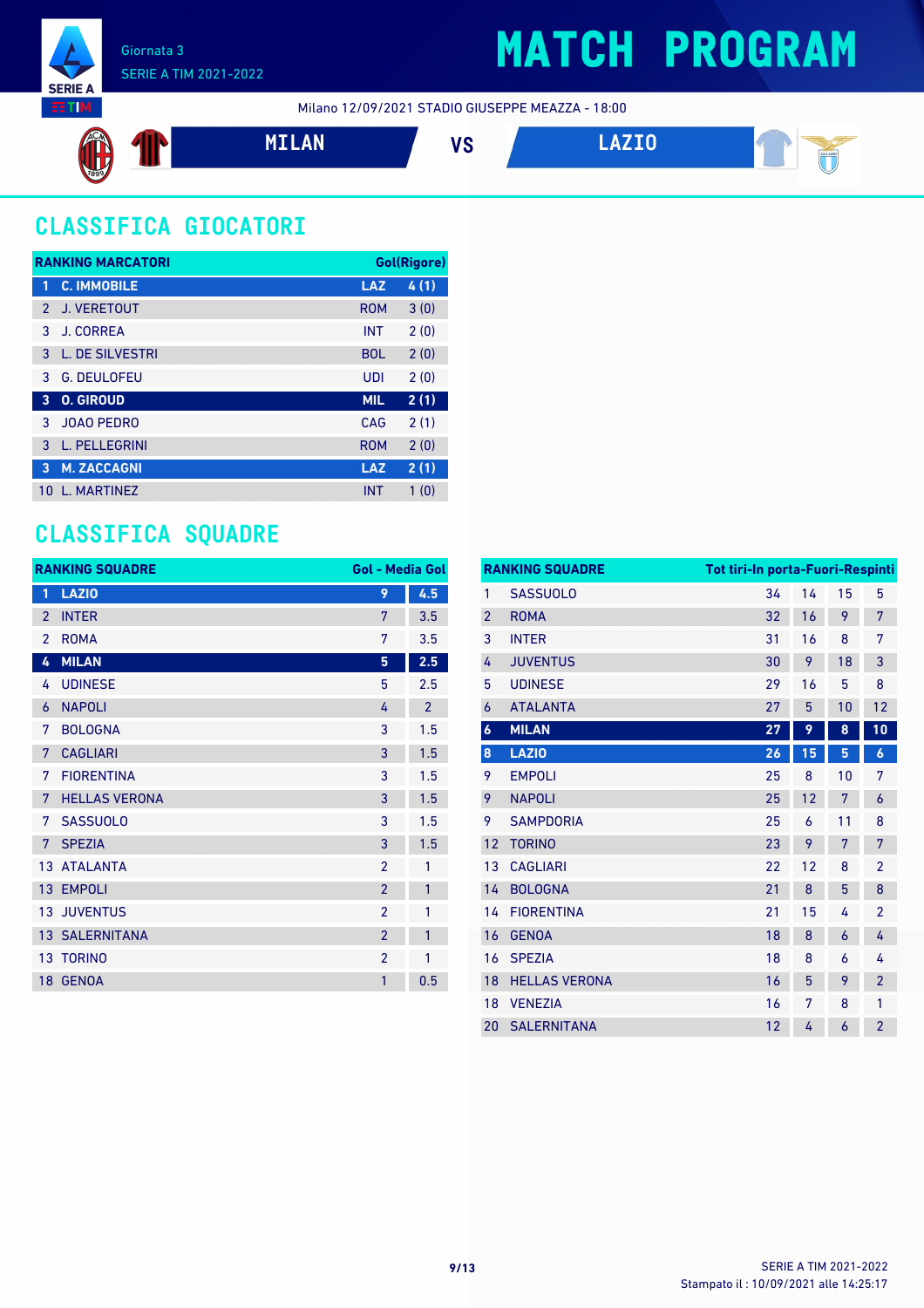

# **MATCH PROGRAM**

**RANKING SQUADRE Passaggi riusciti - % \***

Milano 12/09/2021 STADIO GIUSEPPE MEAZZA - 18:00









| <b>RANKING SQUADRE</b>  |                          | <b>Assist - Media</b> |
|-------------------------|--------------------------|-----------------------|
| 1 LAZIO                 | 8                        | 4.00                  |
| 2 ROMA                  | 7                        | 3.50                  |
| 3 INTER                 | 6                        | 3.00                  |
| 4 BOLOGNA               | 3                        | 1.50                  |
| <b>4 FIORENTINA</b>     | 3                        | 1.50                  |
| 4 SASSUOLO              | 3                        | 1.50                  |
| <b>7 CAGLIARI</b>       | $\mathfrak{p}$           | 1.00                  |
| <b>7 JUVENTUS</b>       | $\overline{2}$           | 1.00                  |
| <b>7 MILAN</b>          | $\overline{2}$           | 1.00                  |
| 7 NAPOLI                | $\overline{2}$           | 1.00                  |
| 7 SPEZIA                | $\mathfrak{p}$           | 1.00                  |
| 7 UDINESE               | $\overline{\phantom{a}}$ | 1.00                  |
| <b>13 ATALANTA</b>      | 1                        | 0.50                  |
| <b>13 EMPOLI</b>        | $\mathbf{1}$             | 0.50                  |
| 13 GENOA                | 1                        | 0.50                  |
| <b>13 HELLAS VERONA</b> | $\mathbf{1}$             | 0.50                  |
| <b>13 TORINO</b>        | 1                        | 0.50                  |

| 1               | <b>LAZIO</b>                        | 561.5 | 89 |
|-----------------|-------------------------------------|-------|----|
| $\overline{2}$  | <b>NAPOLI</b>                       | 498.5 | 87 |
| 3               | <b>SASSUOLO</b>                     | 476   | 86 |
| 4               | <b>ROMA</b>                         | 468   | 87 |
| 5               | <b>INTER</b>                        | 447.5 | 86 |
| 6               | <b>VENEZIA</b>                      | 413   | 87 |
| 7               | <b>FIORFNTINA</b>                   | 399.5 | 86 |
| 7               | <b>JUVENTUS</b>                     | 399.5 | 85 |
| 9               | <b>MILAN</b>                        | 397   | 86 |
| 10 <sup>°</sup> | <b>ATALANTA</b>                     | 365   | 76 |
| 11              | <b>BOLOGNA</b>                      | 359   | 78 |
|                 | 12 CAGLIARI                         | 357   | 83 |
|                 | <b>13 UDINESE</b>                   | 335   | 82 |
|                 | 14 EMPOLI                           | 316.5 | 80 |
| 15              | <b>GENOA</b>                        | 313   | 83 |
|                 | 16 SPEZIA                           | 305.5 | 79 |
|                 | <b>17 SAMPDORIA</b>                 | 271   | 76 |
|                 | <b>18 HELLAS VERONA</b>             | 257   | 79 |
|                 | 19 TORINO                           | 248   | 72 |
|                 | <b>20 SALERNITANA</b>               | 100   | 54 |
|                 | $*$ <i>Malari maadi nan nastita</i> |       |    |

Valori medi per partita.

|                 | <b>RANKING SQUADRE</b>     | Recuperi* |
|-----------------|----------------------------|-----------|
| 1               | <b>ATALANTA</b>            | 60        |
| $\overline{2}$  | <b>BOLOGNA</b>             | 51        |
| 3               | <b>SALERNITANA</b>         | 49.5      |
| 4               | <b>JUVENTUS</b>            | 43.5      |
| 5               | <b>TORINO</b>              | 43        |
| 6               | <b>GENOA</b>               | 42.5      |
| 7               | <b>SAMPDORIA</b>           | 41        |
| 8               | <b>CAGLIARI</b>            | 38        |
| 9               | <b>ROMA</b>                | 37.5      |
| 10              | <b>EMPOLI</b>              | 36.5      |
| 10              | <b>HELLAS VERONA</b>       | 36.5      |
| 12 <sup>7</sup> | <b>MILAN</b>               | 36        |
|                 | 13 SPEZIA                  | 34.5      |
|                 | <b>14 FIORENTINA</b>       | 34        |
|                 | <b>15 LAZIO</b>            | 31        |
|                 | 16 SASSUOLO                | 30        |
| 17 <sup>1</sup> | <b>UDINESE</b>             | 29        |
| 18              | <b>INTER</b>               | 28        |
| 19              | <b>NAPOLI</b>              | 27        |
|                 | 20 VENEZIA                 | 23.5      |
|                 | * Valori medi per partita. |           |

 JUVENTUS 7 ROMA 5 EMPOLI 3.5 4 INTER 3 TORINO 3 4 UDINESE 3 ATALANTA 2.5 GENOA 2.5 **MILAN 2.5** FIORENTINA 2 HELLAS VERONA 2 NAPOLI 2 VENEZIA 2 14 BOLOGNA 1.5 14 CAGLIARI 1.5 **LAZIO 1.5** SALERNITANA 1.5 **18 SAMPDORIA 18 SAMPLORIA 1** 

**RANKING SQUADRE Passaggi chiave\***

\* Valori medi per partita.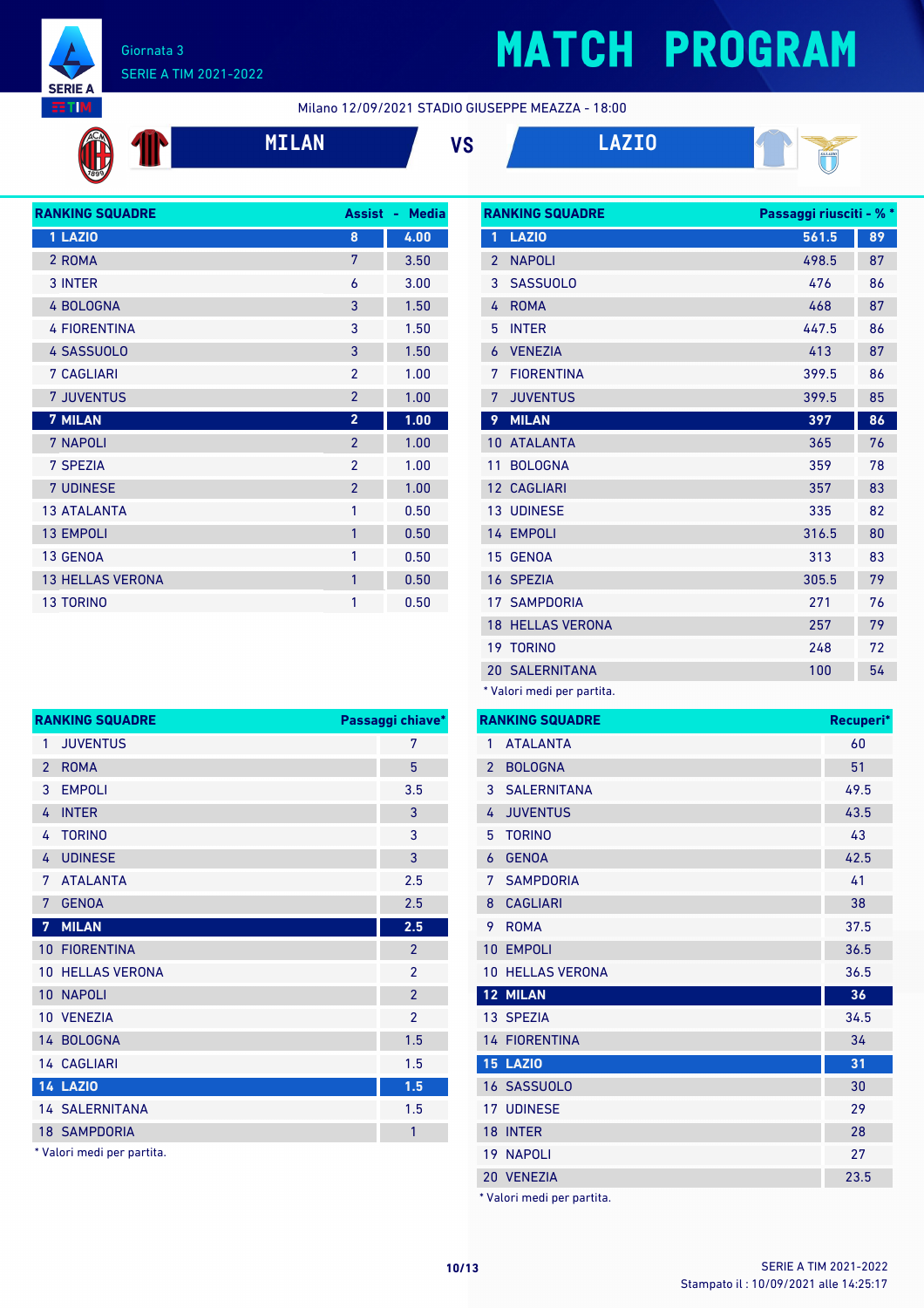

 $\mathbf T$ 

## **MATCH PROGRAM**

Milano 12/09/2021 STADIO GIUSEPPE MEAZZA - 18:00



**MILAN VS LAZIO**

**RANKING SQUADRE Media Km**



|                 | <b>RANKING SQUADRE</b> | <b>Tot. Parate - Media</b> |                |
|-----------------|------------------------|----------------------------|----------------|
| 1               | <b>GENOA</b>           | 10                         | 5              |
| $\overline{2}$  | <b>SALERNITANA</b>     | 10                         | 5              |
| 3               | <b>HELLAS VERONA</b>   | 10                         | 5              |
| 4               | <b>SPEZIA</b>          | 10                         | 5              |
| 5               | <b>VENEZIA</b>         | 9                          | 4.5            |
| 6               | <b>SAMPDORIA</b>       | 9                          | 4.5            |
| 7               | <b>EMPOLI</b>          | 8                          | 4              |
| 8               | <b>ATALANTA</b>        | 8                          | 4              |
| 9               | <b>ROMA</b>            | 7                          | 3.5            |
| 10              | <b>JUVENTUS</b>        | 6                          | 3              |
| 11              | <b>NAPOLI</b>          | 6                          | 3              |
| 12 <sup>2</sup> | <b>BOLOGNA</b>         | 5                          | 2.5            |
|                 | 13 CAGLIARI            | 5                          | 2.5            |
|                 | 14 SASSUOLO            | 5                          | 2.5            |
|                 | 14 TORINO              | 5                          | 2.5            |
|                 | 16 MILAN               | 4                          | $\overline{2}$ |
|                 | <b>16 UDINESE</b>      | 4                          | $\overline{2}$ |
|                 | 18 INTER               | 4                          | $\overline{2}$ |
|                 | <b>18 LAZIO</b>        | 4                          | $\overline{2}$ |
|                 | <b>20 FIORENTINA</b>   | 3                          | 1.5            |

|                | IVAINNINY JYYYAYINL   | <u>Mcala Mill</u> |
|----------------|-----------------------|-------------------|
| 1              | <b>LAZIO</b>          | 112.837           |
| $\mathfrak{p}$ | <b>INTER</b>          | 110.365           |
| 3              | <b>EMPOLI</b>         | 110.182           |
| 4              | <b>GENOA</b>          | 108.894           |
| 5              | <b>VFNF7IA</b>        | 108.64            |
| 6              | <b>UDINESE</b>        | 107.764           |
| 7              | <b>JUVENTUS</b>       | 107.554           |
| 8              | <b>ATALANTA</b>       | 106.534           |
| 9              | <b>TORINO</b>         | 105.326           |
| 10             | <b>SAMPDORIA</b>      | 105.191           |
| 11             | <b>CAGLIARI</b>       | 104.143           |
|                | <b>12 MILAN</b>       | 103.902           |
|                | <b>13 FIORENTINA</b>  | 103.104           |
|                | 14 ROMA               | 101.936           |
|                | 15 BOLOGNA            | 101.453           |
| 16             | <b>HELLAS VERONA</b>  | 99.678            |
|                | 17 SASSUOLO           | 98.844            |
| 18             | <b>NAPOLI</b>         | 98.102            |
|                | <b>19 SALERNITANA</b> | 97.364            |
|                | 20 SPEZIA             | 96.634            |

|                   | <b>RANKING SQUADRE</b> | Passaggi 3/4 Tot. - Media |       |
|-------------------|------------------------|---------------------------|-------|
| 1                 | <b>NAPOLI</b>          | 234                       | 117   |
| $\overline{2}$    | <b>ROMA</b>            | 216                       | 108   |
| 3                 | <b>ATALANTA</b>        | 211                       | 105.5 |
| 4                 | <b>LAZIO</b>           | 205                       | 102.5 |
| 5                 | <b>EMPOLI</b>          | 193                       | 96.5  |
| 6                 | <b>JUVENTUS</b>        | 191                       | 95.5  |
| 7                 | <b>INTER</b>           | 181                       | 90.5  |
| 8                 | <b>FIORENTINA</b>      | 172                       | 86    |
| 9                 | <b>SAMPDORIA</b>       | 166                       | 83    |
| 10                | <b>MILAN</b>           | 164                       | 82    |
| 10                | <b>SASSUOLO</b>        | 164                       | 82    |
| $12 \overline{ }$ | <b>BOLOGNA</b>         | 158                       | 79    |
|                   | <b>13 CAGLIARI</b>     | 143                       | 71.5  |
|                   | 14 UDINESE             | 140                       | 70    |
| 15                | <b>HELLAS VERONA</b>   | 134                       | 67    |
|                   | 16 VENEZIA             | 125                       | 62.5  |
|                   | 17 TORINO              | 111                       | 55.5  |
|                   | 18 SPEZIA              | 103                       | 51.5  |
| 19                | <b>GENOA</b>           | 87                        | 43.5  |
|                   | <b>20 SALERNITANA</b>  | 60                        | 30    |

|                 | <b>RANKING SQUADRE</b>  | <b>Dribbling Tot. - Media</b> |      |
|-----------------|-------------------------|-------------------------------|------|
| 1               | <b>SASSUOLO</b>         | 26                            | 13   |
| $\overline{2}$  | <b>ATALANTA</b>         | 22                            | 11   |
| $\overline{2}$  | <b>GENOA</b>            | 22                            | 11   |
| $\overline{4}$  | <b>BOLOGNA</b>          | 21                            | 10.5 |
| 4               | <b>SPEZIA</b>           | 21                            | 10.5 |
| 6               | <b>NAPOLI</b>           | 20                            | 10   |
| 7               | <b>CAGLIARI</b>         | 18                            | 9    |
| 7               | <b>TORINO</b>           | 18                            | 9    |
| 7               | <b>UDINESE</b>          | 18                            | 9    |
|                 | <b>10 LAZIO</b>         | 17                            | 8.5  |
| 10 <sup>°</sup> | <b>ROMA</b>             | 17                            | 8.5  |
|                 | <b>12 JUVENTUS</b>      | 16                            | 8    |
|                 | <b>13 HELLAS VERONA</b> | 15                            | 7.5  |
|                 | 13 INTER                | 15                            | 7.5  |
|                 | <b>15 MILAN</b>         | 14                            | 7    |
|                 | 16 EMPOLI               | 12                            | 6    |
|                 | 17 VENEZIA              | 11                            | 5.5  |
|                 | <b>18 FIORENTINA</b>    | 9                             | 4.5  |
|                 | <b>18 SAMPDORIA</b>     | 9                             | 4.5  |
|                 | <b>20 SALERNITANA</b>   | 6                             | 3    |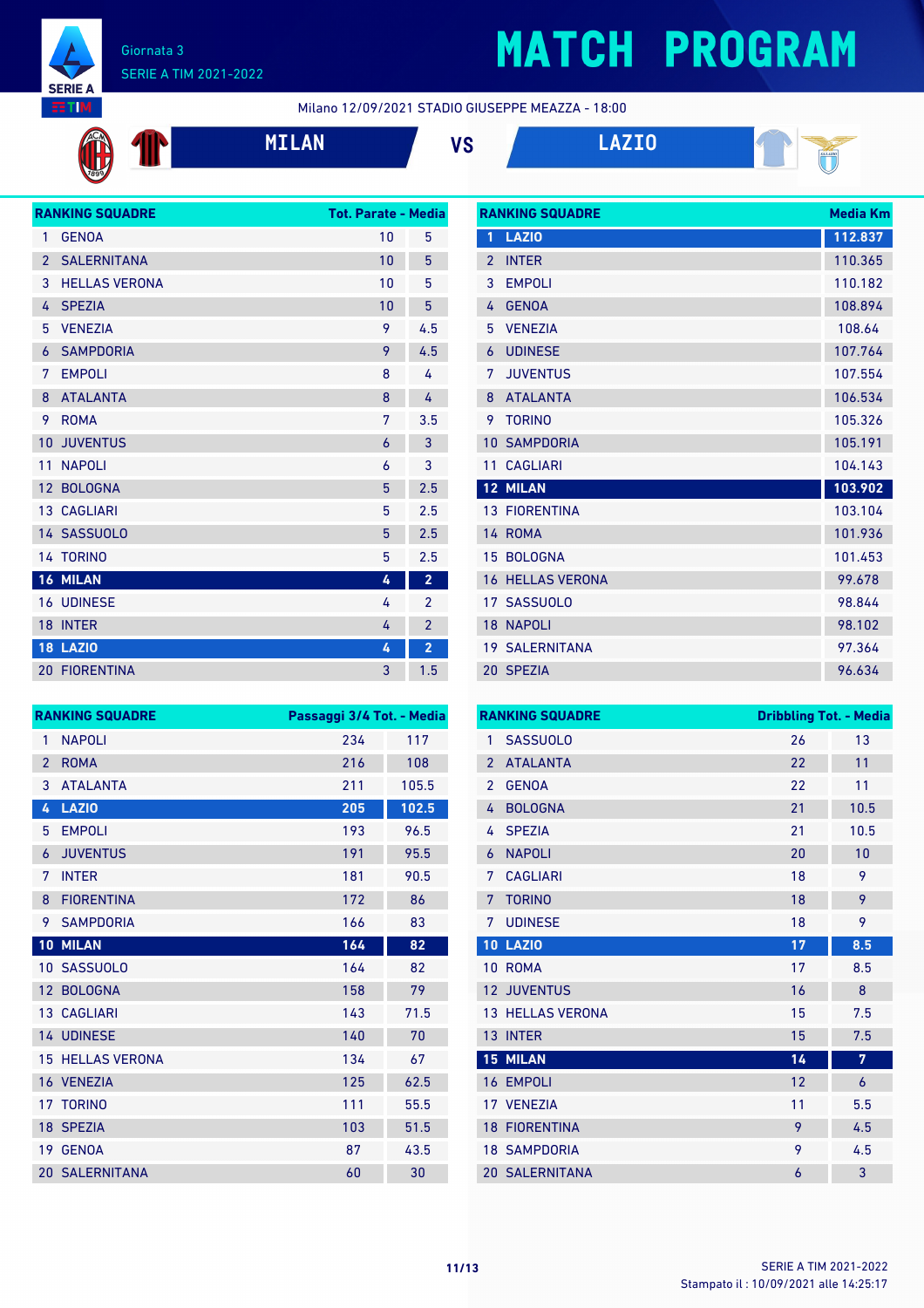

## **MATCH PROGRAM**

Milano 12/09/2021 STADIO GIUSEPPE MEAZZA - 18:00

$$
\bigoplus_{i=1}^n\mathbb{C}^n
$$

**MILAN VS LAZIO**



|   | <b>RANKING SQUADRE</b> | Rigori a favore - Contro |                |
|---|------------------------|--------------------------|----------------|
| 1 | <b>LAZIO</b>           | $\overline{2}$           | $\bf{0}$       |
| 1 | <b>NAPOLI</b>          | $\mathfrak{p}$           | $\mathbf{0}$   |
| 3 | <b>HELLAS VERONA</b>   | 1                        | $\Omega$       |
| 3 | <b>MILAN</b>           | 1                        | 0              |
|   | 3 SALERNITANA          | 1                        | 0              |
| 3 | <b>UDINESE</b>         | 1                        | $\overline{0}$ |
| 7 | <b>CAGLIARI</b>        | 1                        | 1              |
| 8 | <b>BOLOGNA</b>         | 0                        | 1              |
| 8 | <b>EMPOLI</b>          | 0                        | 1              |
| 8 | <b>JUVENTUS</b>        | $\Omega$                 | 1              |
| 8 | <b>SASSUOLO</b>        | 0                        | 1              |
|   | 12 SPEZIA              | $\Omega$                 | $\overline{2}$ |
|   | 12 VENEZIA             | O                        | $\mathfrak{p}$ |

| <b>RANKING SQUADRE</b> |                |                | Gol dalla panchina - Media |  |
|------------------------|----------------|----------------|----------------------------|--|
|                        | <b>INTER</b>   | 3              | 1.50                       |  |
| $\mathcal{P}$          | <b>NAPOLI</b>  | $\mathcal{P}$  | 1.00                       |  |
|                        | 2 TORINO       | 2              | 1.00                       |  |
| 2                      | <b>UDINESE</b> | $\mathfrak{p}$ | 1.00                       |  |
|                        | 5 ATAI ANTA    | 1              | 1.00                       |  |
|                        | 5 SASSUOLO     |                | 1.00                       |  |